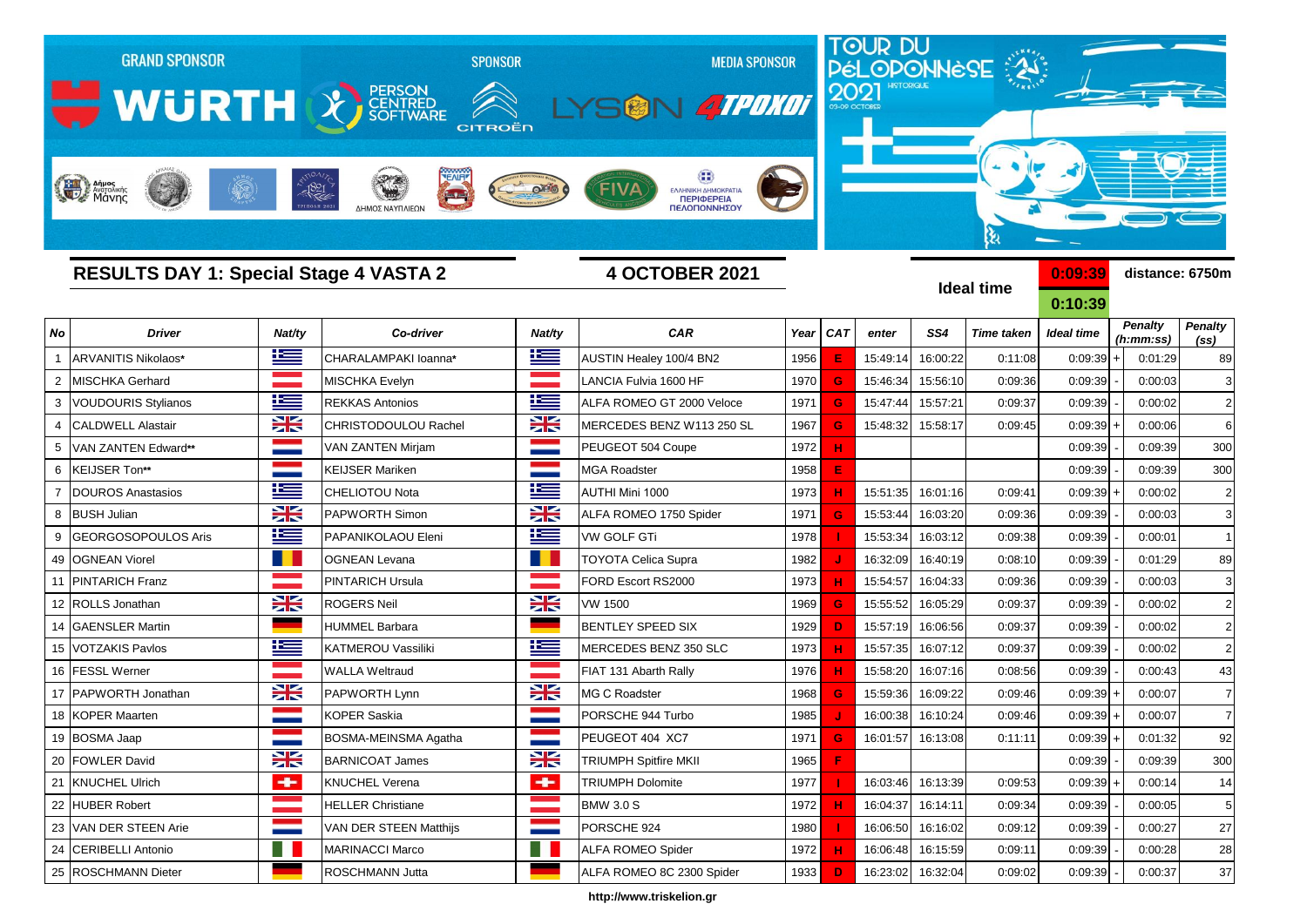

**http://www.triskelion.gr**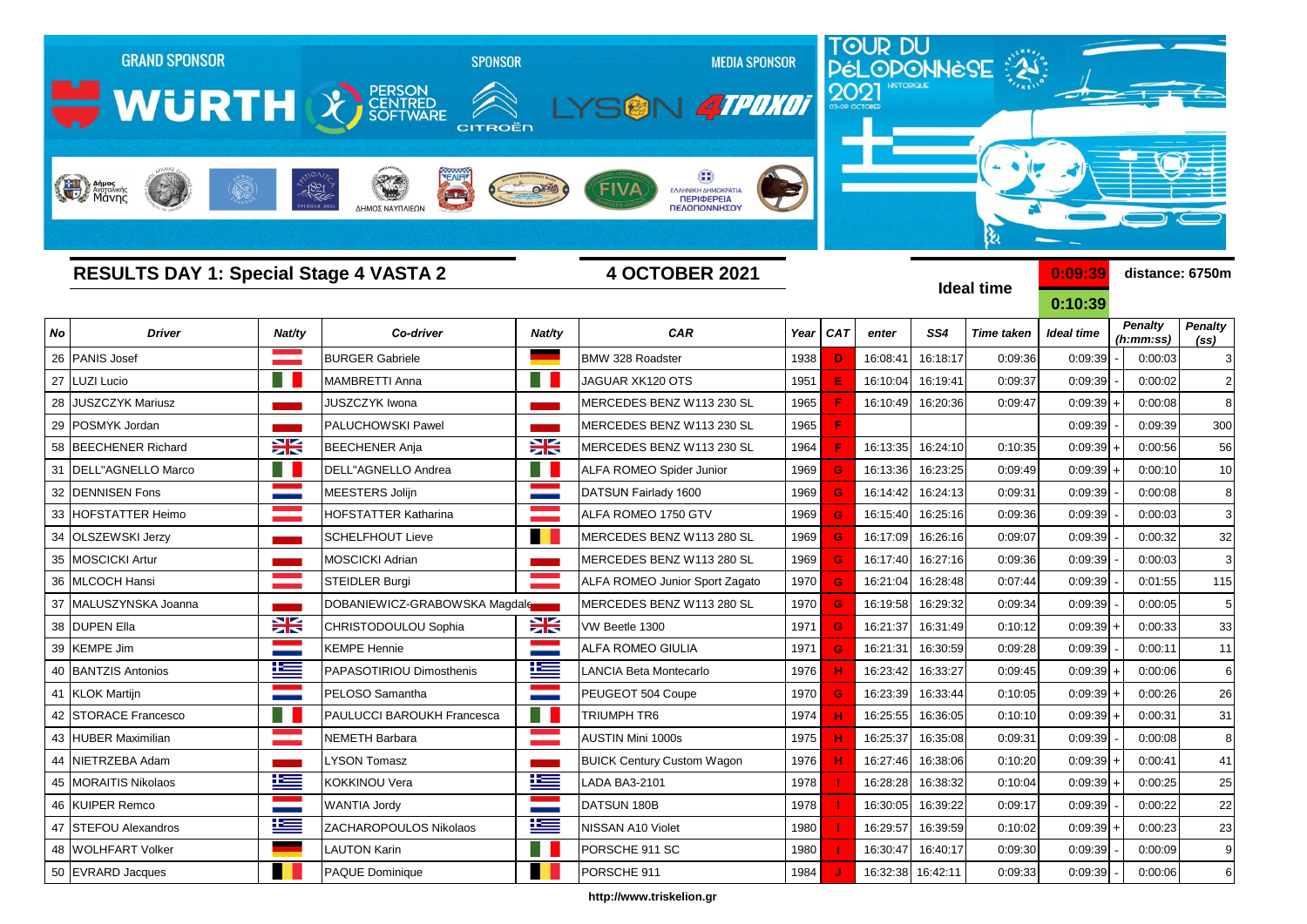

**http://www.triskelion.gr**